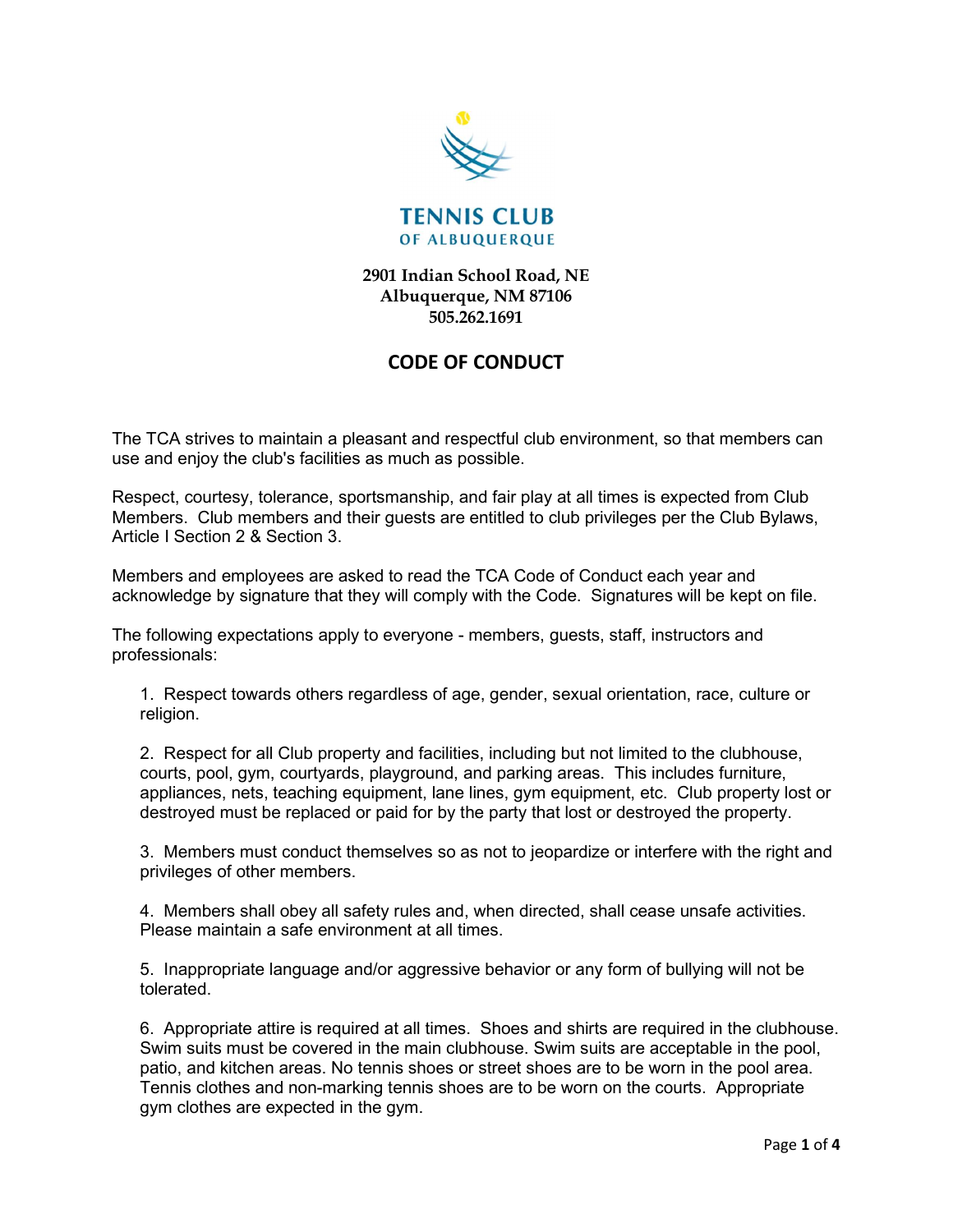7. TCA is a non-smoking facility. The designated smoking area is on the northwest side of the clubhouse near the tennis equipment storage patio.

8. Children under the age of 11 shall be supervised by an adult at all times. Children 11 years and older may be left unsupervised; however, parents will be fully responsible for the behavior and actions of the unsupervised children. The Management may determine that children 11 and older need to be supervised.

9. TCA is a member-owned 501(c)7 club. As such, members are allowed to bring alcoholic beverages on to the property. No alcohol will be sold on the property. Under no circumstances will minors be allowed to consume alcoholic beverages on any part of the property. Members are asked to consume alcohol responsibly. Complaints of drunken behavior or alcohol abuse on the property will be taken seriously by Management. Please act responsibly and call a friend, taxi, or other service if you feel you need a ride home.

10. Any statement or behavior that is reasonable for an individual to interpret as a threat to use physical force that would or could cause injury will not be tolerated and may result in immediate loss of privileges.

11. No member or guest shall reprimand or discipline any employee of the club. Comments and complaints are to be directed to the Manager.

12. Harassment will not be tolerated. Harassment is defined as engaging in a course of vexatious comment or conduct that is known to be unwelcome and may result in immediate loss of privileges.

13. TCA is committed to maintaining an environment free of Sexual Harassment. Such harassment is defined as unwelcome sexual advances, either verbal or physical, between members or between a member and a club employee. If a member or employee feels they are being sexually harassed, they should immediately report it to the Club Manager. A prompt and confidential investigation will be conducted. Fair consideration will be given to all facts presented. A finding of sexual harassment will result in disciplinary action taken against the offender. This applies to both members and employees. Any person who retaliates against or intimidates someone making a complaint will be subject to disciplinary action. (NOTE: If an accuser feels the act is criminal, they shall immediately go to the police.)

Anyone who fails to follow the Code of Conduct may be subject to temporary or permanent loss of privileges or temporary or permanent loss of employment. Infractions of the Code will be judged by the level of the offense.

Verbal concerns may be brought to the manager on duty for an immediate action to remedy a current unsafe or concerning situation. For written complaints, The Club Manager and BOD President will form an ad hoc grievance committee that will address each individual complaint. Per the TCA Bylaws, major offenses will be taken to the BOD.

Reference TCA Bylaws, Article I Section 6. Expulsion of Members: A member may be reprimanded, suspended or expelled for cause by the three-quarters vote of the entire Board of Directors at a meeting called for such purpose; provided that such member shall have the opportunity, after reasonable notice of the charges against him, to be heard and to present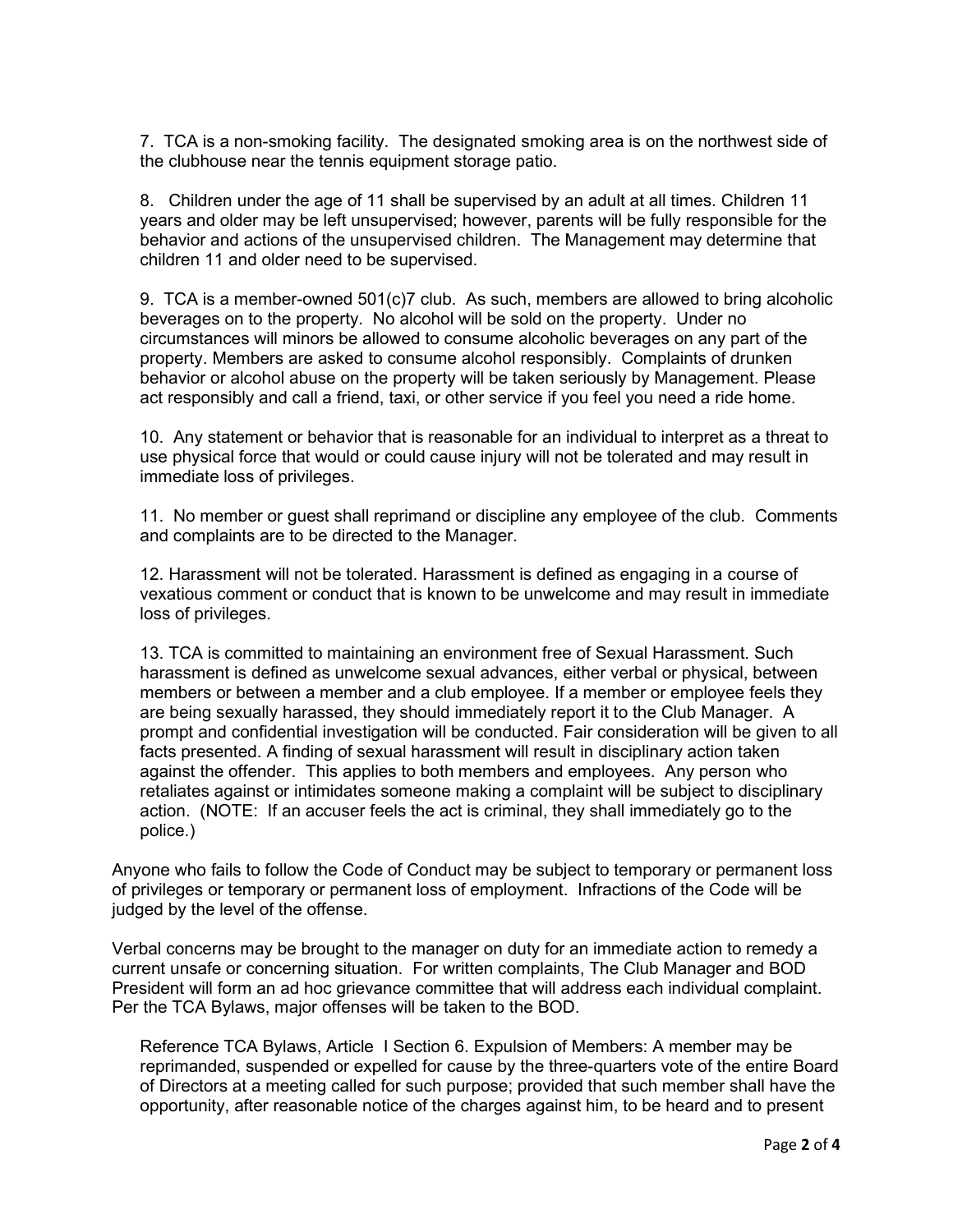his defense. Conduct of such member found by three-quarters vote of the entire Board of Directors at such meeting to be prejudicial to the interest and well-being of the Club shall be sufficient cause for reprimand, suspension, or expulsion from the Club, and the action of the Board shall be final without right of appeal to the members, or otherwise.

A written complaint by any member or guest, against another member, guest, visitor, parent, staff, or tennis/swim/gym professional alleging a failure to follow the Code of Conduct must be made in writing to the Club Manager, BOD President, or any other member of the BOD, following the Reporting Process recommended below.

Complaint/Incident Reporting Process: Any complaint should be made as soon as possible after the incident occurs and should include the following information:

- 1. Person filing the complaint name, phone number, email address
- 2. Date and time of incident
- 3. Names of any witnesses
- 4. Name of offender(s)
- 5. Full details of the incident including what led up to the incident, who was involved, and the outcome
- 6. Date incident report is being submitted

Ad ad hoc grievance committee will determine, based on communication with all parties and the level of the offense, what sanctions will be imposed. The findings and corrective actions will be provided in writing to the accused and the accuser. Confidential files will be kept on both parties. Any imposed sanctions may be appealed, in writing, to the BOD. The Board's decision in matters of discipline or policy will be final and confidential to the parties involved.

With regard to criminal misconduct, in the event that a member or guest is: 1) charged with a criminal offense, 2) convicted of a criminal offense, and/or 3) acquitted of a criminal offense, and the Board has actual knowledge of the charge, conviction, and/or acquittal, the Board will refer to Article 1, Section 6 of the Bylaws.

The Board is not under any obligation to disclose or administratively respond to complaints which do not rise to the level of criminal misconduct as noted above. Complaints will be handled case by case.

## Additional Code of Conduct for Members of the Board of Directors (BOD)

The Director's responsibilities require that they follow the directives of the governing document for TCA including without limitation the Articles of Incorporation, Bylaws, and Club Rules and Regulations.

In addition, each Director has an obligation to:

- 1. Perform his or her duties in good faith with such care as an ordinarily prudent person would use;
- 2. Participate in the decision making process with the intent to maintain and enhance the quality, value, and financial security of the TCA;
- 3. Participate in the governance of the TCA in the best interest of all who are served by the TCA;
- 4. Communicate clearly and accurately with TCA and otherwise respect their concerns by providing fair and equal treatment in all instances;